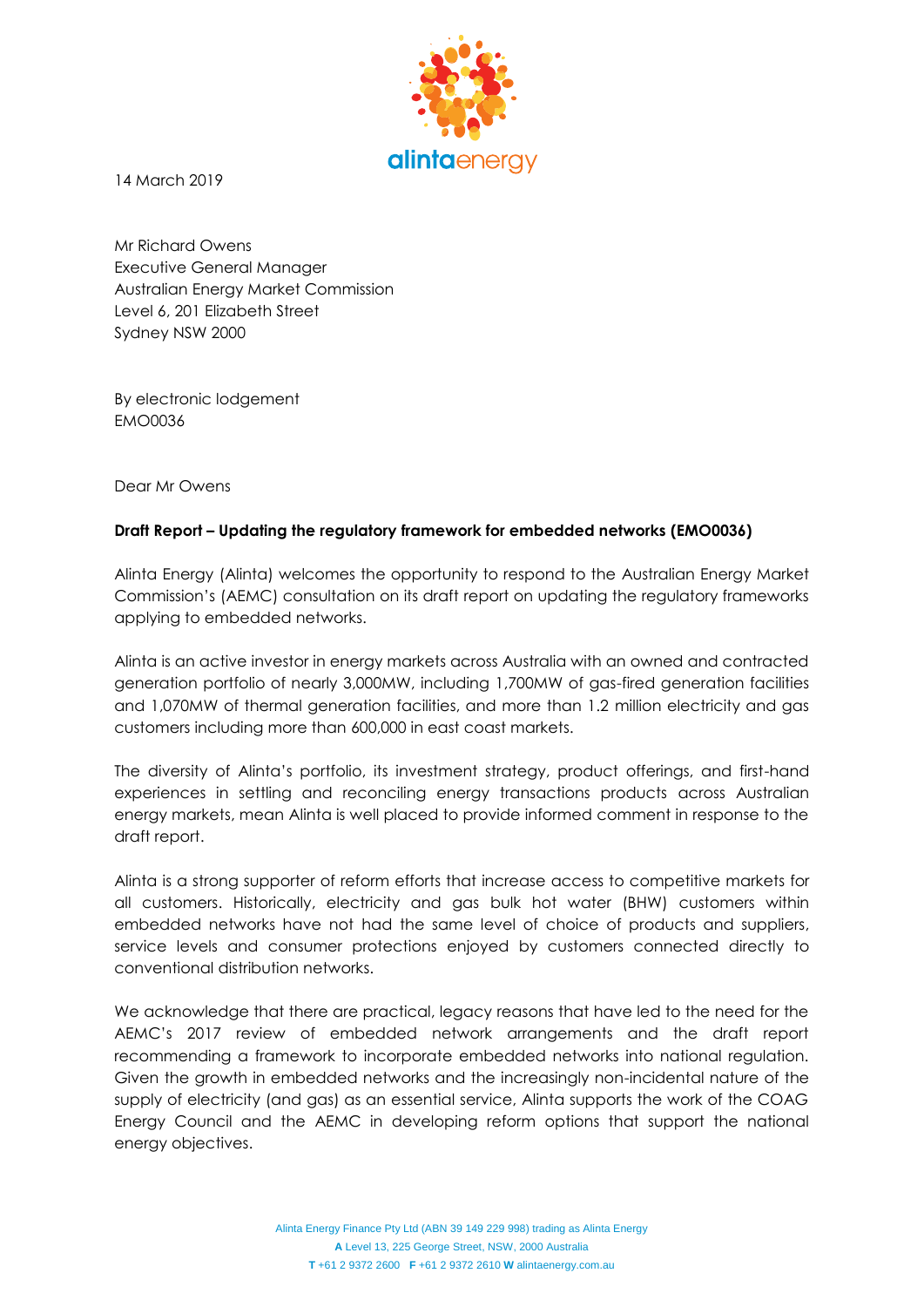

In our view, the framework being proposed by the AEMC will remedy many of the shortcomings experienced by embedded network customers. Alinta believes that the material growth in applications for exempt embedded networks in recent years supports the need for the framework proposed by the AEMC following its 2017 review of the exemption framework for embedded networks.

Alinta considers the AEMC's proposed framework will contribute to customer choice and enhance consumer protections and create greater consistency and lower transaction costs for Embedded Network Service Providers (ENSPs) and retailers over time. Alinta believes such an approach will reduce the risk of entrenching a growing class of customers with less access to the competitive market and fewer consumer protections than customers connected directly to the distribution network. This is particularly important given the recent and future growth in high-density housing in capital cities within the National Electricity Market (NEM).

While we acknowledge the full application of the new framework to legacy embedded networks is not yet determined, existing embedded networks should transition to the new framework to avoid perpetuating some of the issues identified by the AEMC. The benefits from the proposed framework in relation to access to competitive market offers and enhanced consumer protections for new embedded network customers should be extended to legacy embedded network customers wherever possible.<sup>1</sup> This will also reduce transaction costs for consumers, ENSPs, distribution network service providers (DNSPs) and retailers while streamlining processes and increasing the efficiency of this segment of the market.

Our detailed comments are set out below addressing the issues raised by the AEMC under each chapter of the draft report in order.

Alinta would welcome further discussion with the AEMC on the development of its proposed framework. Please contact Mr David Calder via email: [david.calder@alintaenergy.com.au](mailto:david.calder@alintaenergy.com.au) or by phone 03 9675 5359 if you have any queries in relation to this submission.

Yours sincerely,

l

**Shaun Ruddy** Manager, National Retail Regulation

<sup>&</sup>lt;sup>1</sup> Alinta would suggest since an Embedded Network Manager (ENM) must be appointed where there 30 or more customers served by an ENM, this threshold should serve as a starting point of application of the proposed framework to legacy embedded networks.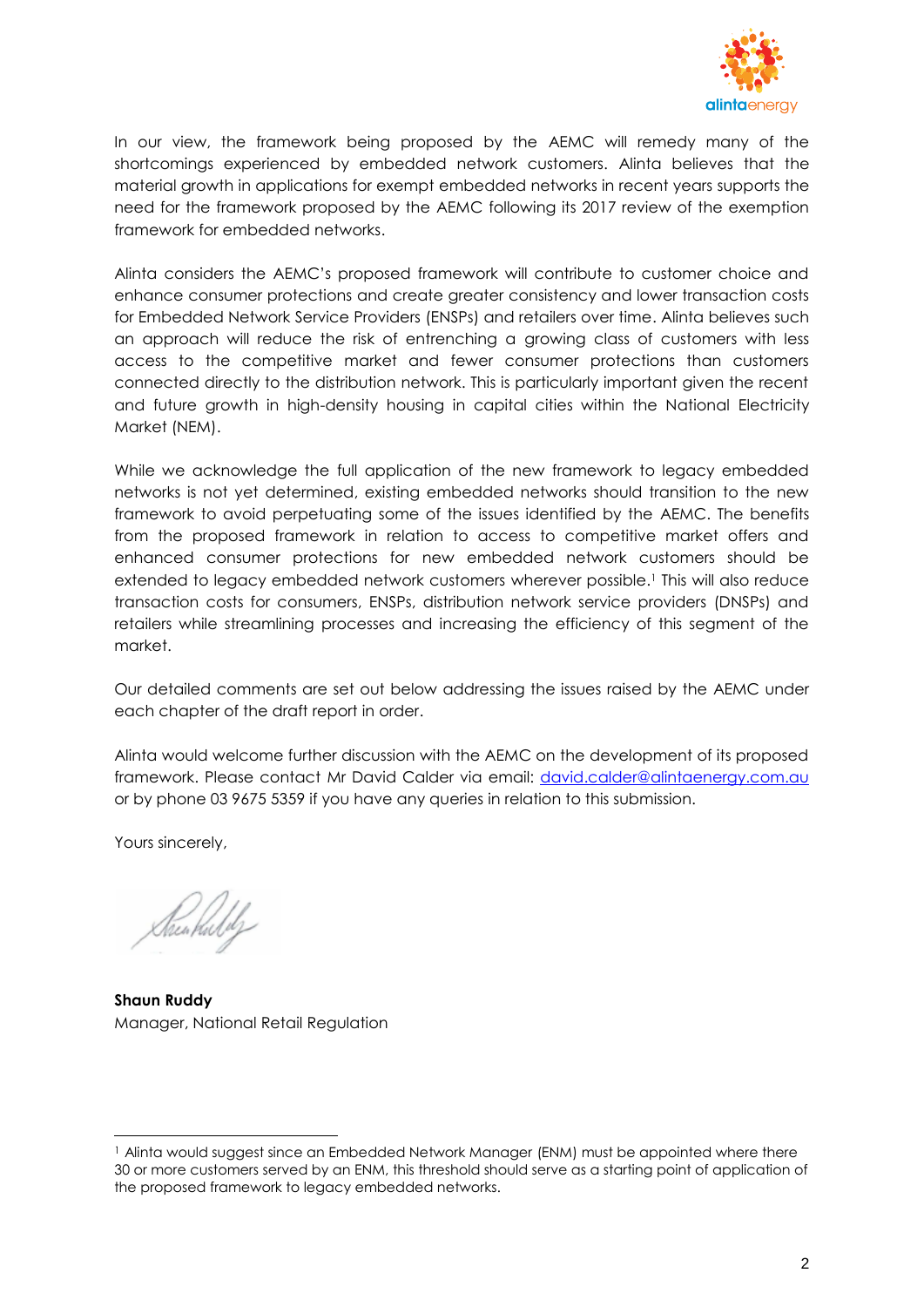

# **1. Registration and authorisation regime for embedded networks (Chapter 3)**

### Embedded Network Service Providers (ENSPs)

Alinta supports the proposal that ENSPs register with the Australian Energy Market Operator (AEMO). This will align processes and standards with other participants registered in the market. We further support the approach to regulation that the Australian Energy Regulator (AER) will apply to ENSPs described on page 40 of the draft report. The administrative burden that the exemption applications process has placed on the AER in recent years will be eased by the changes proposed by the AEMC, thus freeing AER resources to focus on more important regulatory functions (including monitoring and enforcement in this area).

Alinta also supports the recommendation that current deemed network exemptions transition to become registrable exemptions where more than 30 or more customers are served by an embedded network. Site details for the embedded network should be

## Retail authorisation and exemptions

Alinta supports the creation of off-market retailing under the National Energy Retail Law (NERL) and National Energy Retail Rules (NERR). The requirement that off-market retailers need to be authorised by the AER will significantly improve consistency in consumer protections for small customers, who in our view, should be prioritised as the focus of the proposed framework. We also support the view that off-market retailers largely comply with obligations applying to authorised retailers.

In responding to the AEMC's request for feedback on whether a separate class of authorisation is necessary for off-market retailers, Alinta would suggest that over time on and off-market authorisations could be merged with the authorised retailer category (noting the possibility of the AER not applying certain obligations). However, we believe it is important that a separate category be maintained in the medium term to provide policy markers and regulators with a better understanding of the scope and evolution of off-market retailing. Whether a separate sub-category of authorisation be maintained or merged with conventional retailer authorisations, the justification for exempting individual registered entities from obligations under the NERR needs to be transparent and consistently applied.

#### Compliance and enforcement

Alinta supports the AEMC's proposed approach to compliance for ENSPs, off-market retailers and exempt sellers and embedded network operators. To maintain consumer protections consistent with those provided by authorised retailers, the application of AER compliance, monitoring and enforcement powers and access to ombudsmen schemes is an appropriate proposal consistent with the NEO and NERO.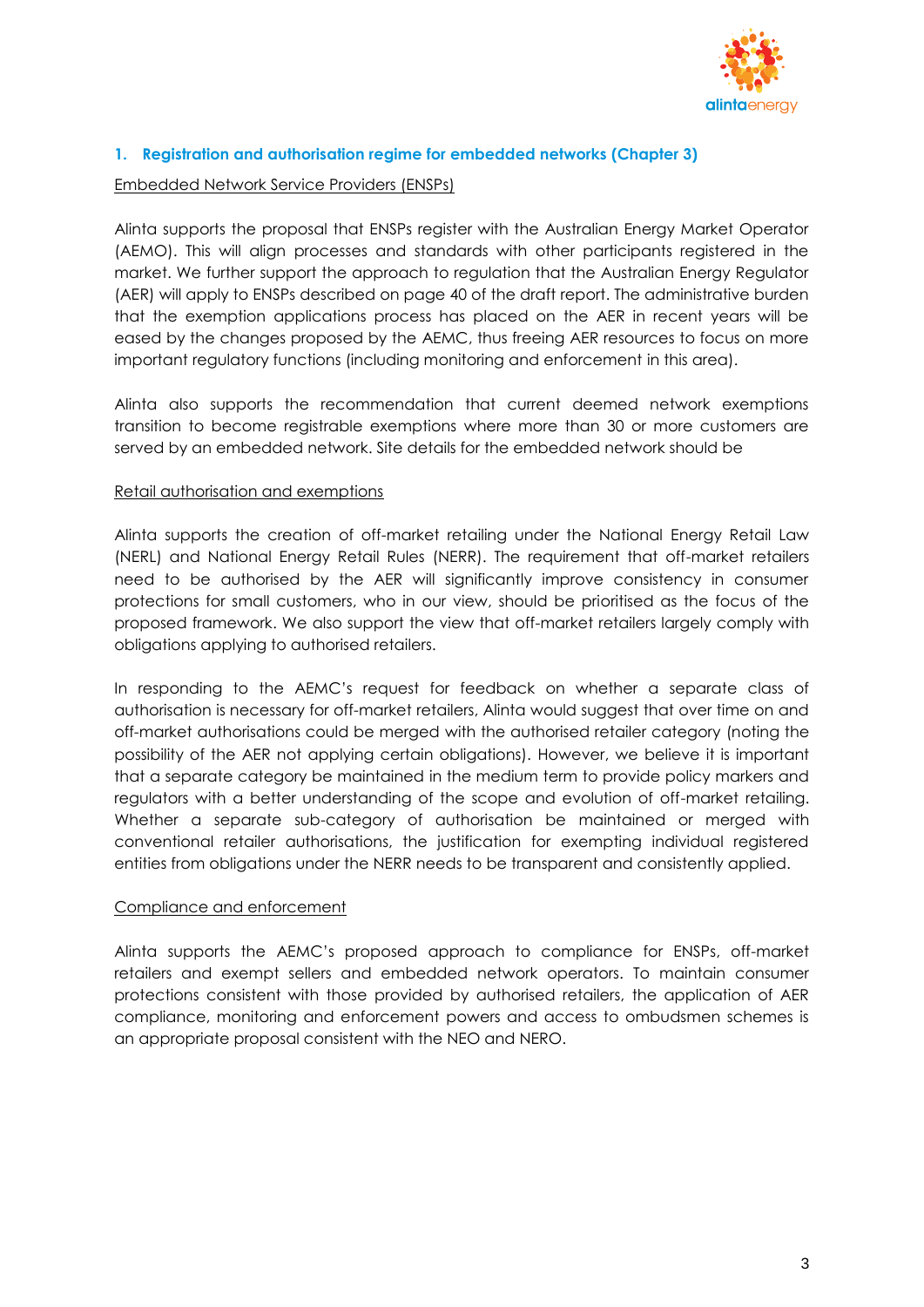

## **2. Market and system integration (Chapter 4)**

### Extending the metering framework

Alinta strongly endorses reform to embedded network arrangements that would require the installation of NEM-compliant metering for child National Metering Identifiers (NMIs) downstream of the parent or master meter. Appointment of a Metering Coordinator (MC) by an off-market retailer (or an authorised retail where that right is exercised) is an important element of providing customers supplied in an embedded network with their choice of retailer and is consistent with their long-term interests. The MC should assign the network tariff appropriate to the embedded network customer and this should be visible in MSATS standing data.

Alinta agrees with the AEMC that the installation of metering that meets NEM requirements will improve accuracy and consistency of data and access for customers and supports related policy changes including the Consumer Data Right (currently the subject of consultation by the ACCC).

While noting that the proposed framework may not currently apply to legacy embedded networks, ENSP's should be required to develop and submit plans setting out future programs of works to upgrade existing installations to NEM compliant metering.

Alinta believes that at the time of refurbishment, failure or maintenance replacement, where possible, metering installations not compliant with NEM requirements should be replaced by a registered MC, who existing exempt on sellers would appoint progressively.

## Market interface functions

Alinta agrees with the AEMC's view that the functions of the Embedded Network Manager (ENM) role be retained for legacy embedded networks. The obligations of the ENM being incorporated into those of the ENSP (including network billing processes) for new embedded networks would reduce regulatory complexity, if these functions are undertaken in a manner that does not favour an ENSPs related off-market retailing business (whether a contracted entity or wholly owned subsidiary).

## Access to data

The extension of National Electricity Rules (NER) and NERR requirements to support customer access to data is appropriate in the context of the proposed changes to embedded network regulation. Again, this proposal supports a consistent customer experience regardless of whether electricity consumers are served by the traditional grid or via an embedded network. How access to data will operate when the Consumer Data Right is applied to the energy sector and how ENSPs, ENMs or off-market retailers will comply with it is an issue that requires further consideration.

#### Distribution loss factors

Alinta supports the determination of appropriate DLFs where embedded networks are of large enough scale to justify the application of a methodology determined by the AER.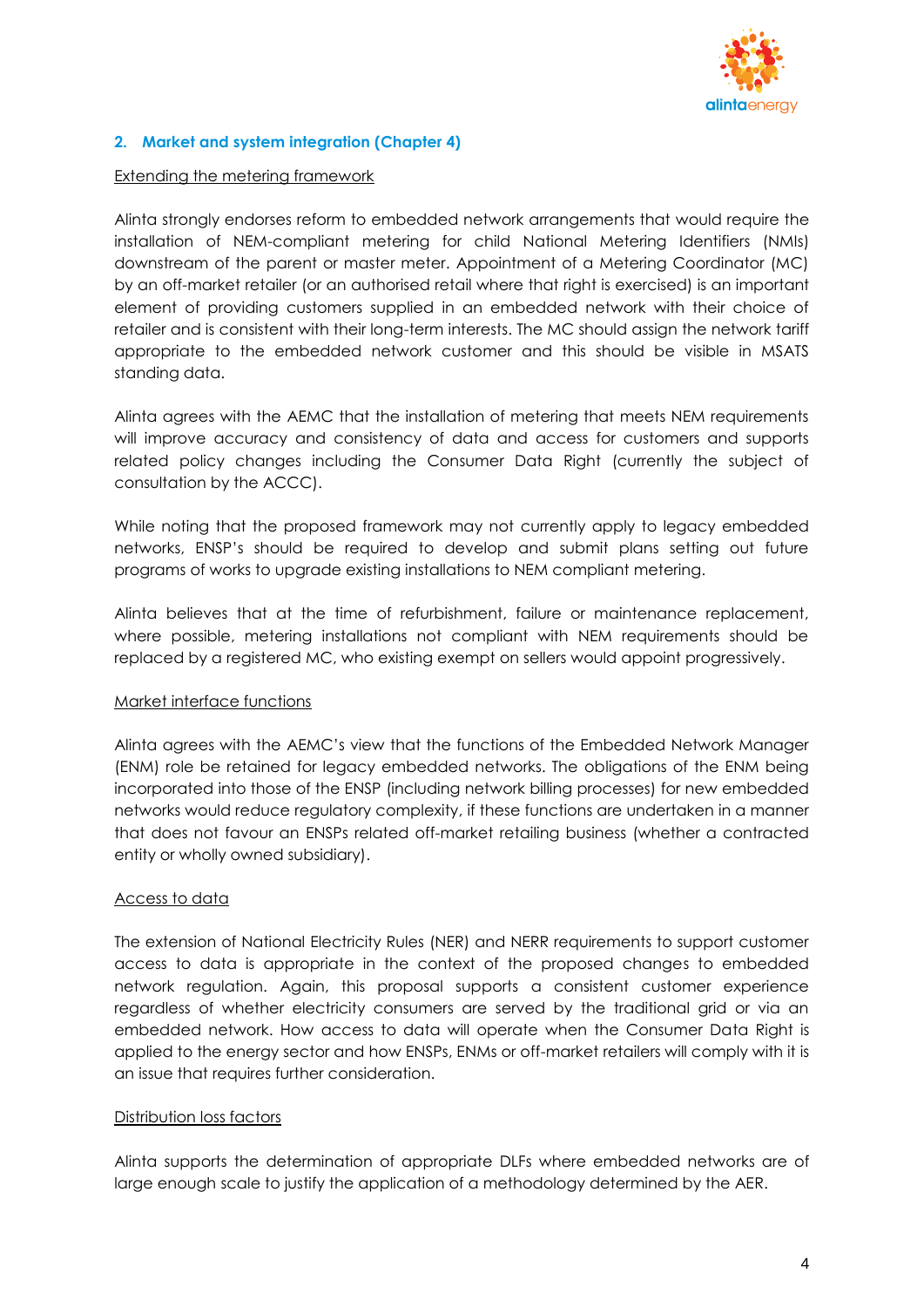

## **3. Network billing for on market embedded network customers (Chapter 5)**

Alinta is strongly supportive of a central clearing house (for example, administered by AEMO) for network charge payments between retailers to child sites within an embedded network and the ENSP. Alinta acknowledges some of the concerns identified by participants in the workshop facilitated by the AEMC in October 2018, however, we note:

- ENSPs will only have to register once with a central clearing house rather than each time with dozens of retailers.
- Retailers will similarly only have to register with the central clearing house.
- If the process of registration was undertaken ahead of the rules applying, the market will be prepared to process network costs from ENSPs as soon as the rule changes become effective.
- Customer choice is more likely to be enhanced through centralised embedded network billing - retailers will not face the challenge of initiating a commercial arrangement with an ENSP that they previously had no relationship in attempting to offer products as an on-market child retailer. Managing this risk through a central clearing house mechanism will support customer choice of retailer.
- ENSPs should register with any central clearing house by a specific date and failure to do so should attract penalties. Such registration should be a condition of being an ENSP and should apply retrospectively to legacy embedded networks.
- A centralised approach is likely to result in lower costs to customers within an embedded network. Authorised retailers and ENSPs can manage their own costs of registration with a central clearing house and the clearing house costs should be borne by ENSP contributions to AEMO (if it is the chosen centralised biller).
- IF AEMO was assigned the role of the clearing house, this function could also assist in the event of a retailer failure.

We recognise that the AEMC has recommended a model standardising ENSP billing arrangements through the application of chapter 6B of the NER. While this approach would improve certainty for both authorised retailers and ENSPs (through credit support arrangements, standardised billing formats, obligation to pay and a dispute resolution mechanism), a central body could facilitate each of these outcomes and bypass the remaining deficiencies of applying chapter 6B provisions

Alinta supports the AEMC's view that additional credit support measures are not required in relation to ENSPs. Authorised retailers need to meet prudential requirements to participate in the NEM and manage costs from distribution network services providers – these are far more material than those associated with (even a large, multi-site) ENSP. Managing such risks is routine for authorised retailers and to the extent they are seeking to win customers within an ENSP's network, they will have assessed these as part of any normal business case for market entry.

Finally, it is important to note that some embedded networks levy non-energy charges and fees that are based on those provided by DNSPs – for example as de and re-energisation, move-in/move-out and initial connection). The level of these costs in many cases is not reflective of the actual cost incurred by an Embedded Network Operator (ENO) or ENSP and is typically avoided by the application of an embedded network to a development. While noting these are unregulated costs in the context of embedded networks, Alinta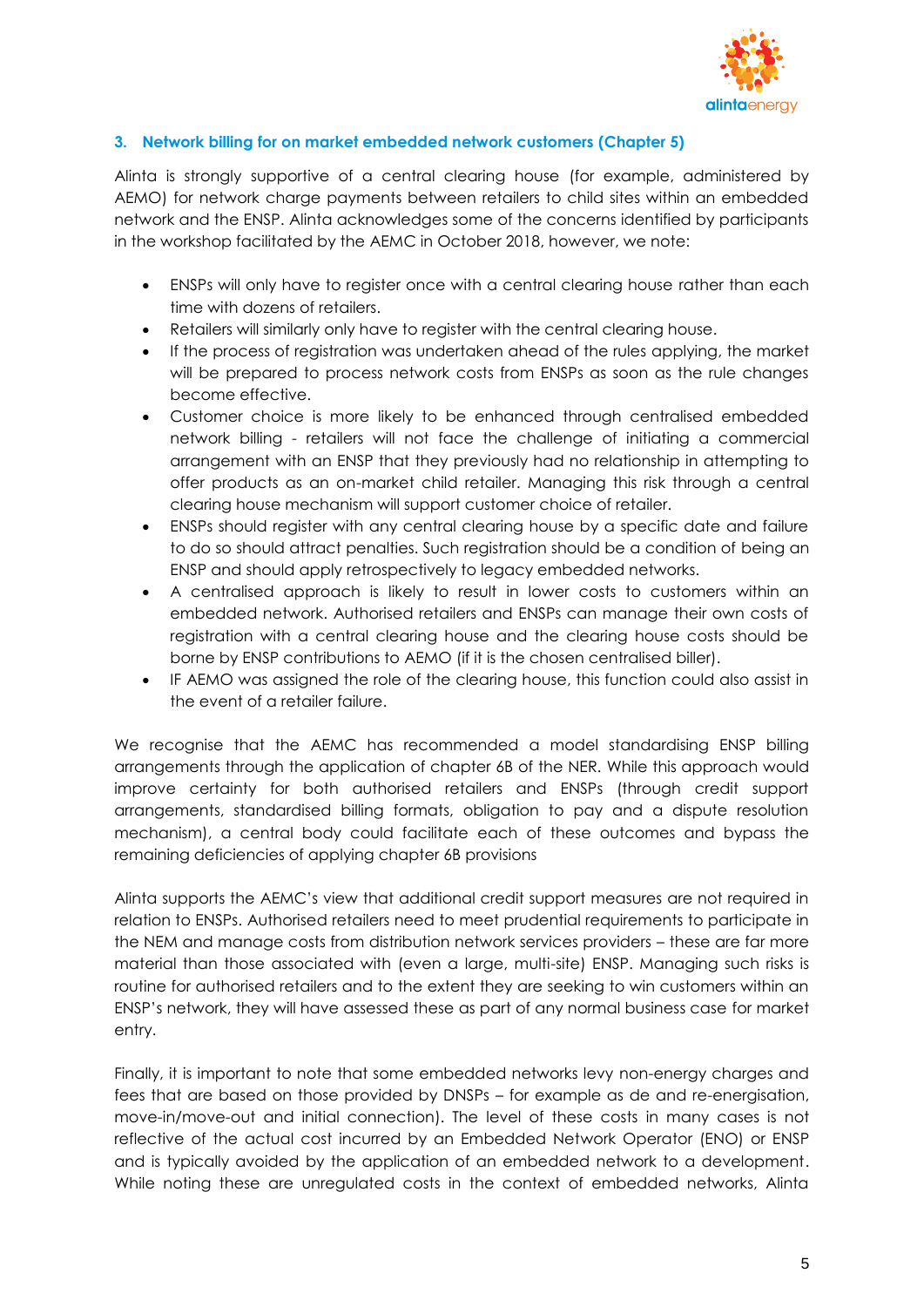

would suggest the AER be aware of and monitor the application of such fees and that they be disclosed on the ENO/ENSP's website describing the circumstances in which they may apply. To the extent they are considered unreasonable (in level or terms of application), the AER should have the power to prohibit or limit their application.

## Legacy embedded networks and network billing

Should a central clearing house model not be pursued, Alinta would support the expansion of the ENM's role to include network billing. The cost is likely to be modest, but to the extent that ENO's have not appointed an ENM to date (and this is likely to be common among offmarket embedded networks), the obligation to register an exempt network should include efforts to appoint an ENM if they have not done so.

## **4. Connection and Network Charging Framework (Chapter 6)**

## Obligation to provide connection services

Alinta supports the AEMC's intent under the proposed framework to elevate ENSPs into the NERL, thereby giving customers within embedded networks consistent connection rights to conventional customers connected to a DNSP's network. We acknowledge exceptions and practical constraints in relation to connections and understand there are countless configuration that may be associated with an embedded network. The principle of consistency is key however to the extent possible, as with many of the issues identified through the 2017 review and the draft report.

#### Types of connection offers

It is appropriate that the connection framework set out in chapter 5A of the NER apply to embedded networks under the AEMC's proposed framework. This is particularly so for small customers. Alinta believes the flexibility afforded by the negotiated connections process will support complex commercial and industrial connection in embedded networks and a basic connection service will provide certainty for smaller customers.

Alinta supports the provisioning of a model standing offer for connection to reduce costs for ENSPs and to allow the option for ENSPs to develop their own model standing offers for AER approval.

#### Connection policies and connection charging

The proposal to standardise connection policies will minimise the cost of incorporating embedded networks into the connection framework of the NER. Cost pass through events associated with connection should be transparent and where related to asset works be clearly delineated as a responsibility of the building owner, the ENSP or another proponent party.

In relation to connection charges, Alinta agrees that a principles-based approach is preferable as economic regulation of connection charges (or ENSPs more generally) will be prohibitively expensive and outweigh any benefit to consumers.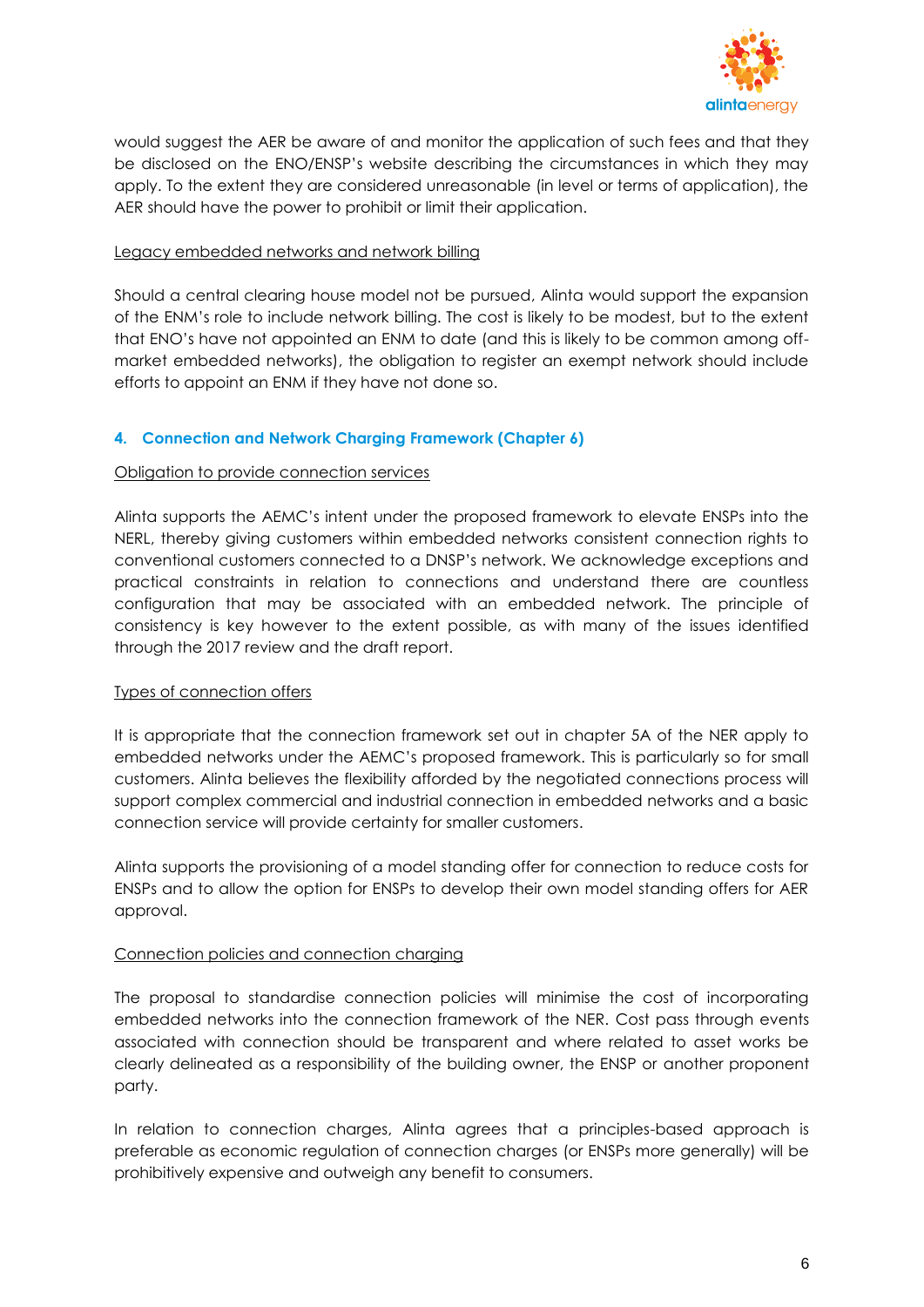

## NUoS charging for embedded networks

Alinta supports the AEMC's recommendation that customers who choose to go on market with an authorised retailer would pay a shadow network tariff based on the NUoS charges that apply to similar customers connected directly to the distribution system.

We further agree that internal network charges should not be levied on an ongoing basis to customers within an embedded network. It is frequently the case that customers pay an upfront charge to an ENO or ENSP at the time of construction of an embedded network. To recover such costs on an ongoing basis would result in over recovery of embedded network costs.

## Connection framework for embedded network generators

Alinta notes the issues identified by the AEMC in section 6.6 of the draft report. We believe there is merit in considering arrangements for small generators located within an embedded network. We understand that ENOs and ENSPs are not required to pay such generators (who may be child site customers within an embedded network) a feed in tariff for which they may be eligible (for example for a solar PV installation located on a townhouse). In the interests of consumer protection, the ENSP should pass through a feed-in tariff where it is regulated or recommended where the customer is on-market and the settlement of such costs can occur through the centralised clearing house model discussed above.

## **5. Updating consumer protections in the NERL and the NERR (Chapter 7)**

In general, Alinta is supportive of the elevation of embedded networks into the NERL and NERR with respect to consumer protections. This is an area where customers within embedded networks are at risk of becoming an entrenched, "second class" of consumer.

We acknowledge that many customers within embedded networks have enjoyed some benefits over time while others have not. In addition to the benefits furnished by access to competitive market offers, customers served by embedded networks will have largely the same consumer protections available to customers supplied by a DNSP under the approach proposed by the AEMC.

Given the growth and estimated number of customers within embedded networks, it is appropriate that they are protected in the same way as other customers. The protections set out in the National Energy Consumer Framework either contribute to the energy objectives or they do not. If they do, then their application should be universal. Maintaining business models that depend on a lower level of regulatory oversight cannot be justified if authorised retailers and registered network service providers are expected to comply with the rules and face penalties and sanctions for non-compliance.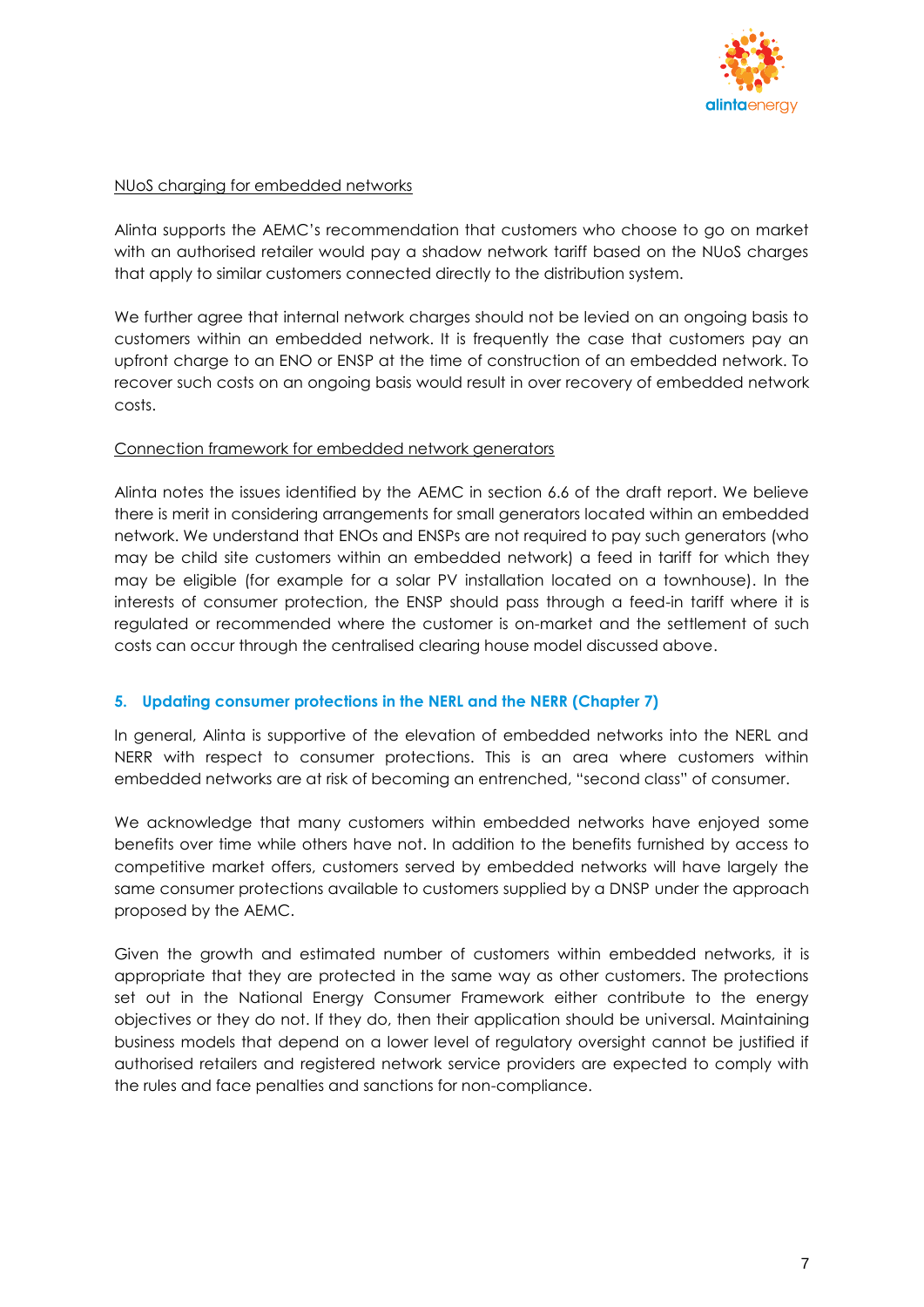

## Notification of planned interruptions in new embedded networks

Alinta agrees with the principles of reciprocity set out in the AEMC recommendation in section 7.3.3 of the draft report. Embedded networks also require notification of DNSP or retailer to their parent meter interruptions, including reasonable timing, duration and contact information provided for all affected parties.

## Life support arrangements in new embedded networks

Alinta supports the AEMC's recommendations in relation to life support customers within new embedded networks. The effectiveness of the current regime for legacy embedded networks should be subject to review (Condition 20 under the AER's Retail Exemption Guideline).

## Retailer of Last Resort functions in new embedded networks

Alinta strongly supports the assignment of a NMI to all child connection points within an embedded network for new and legacy embedded networks. This, along with metering arrangements more generally, will improve customer access to the competitive market, but also provide support and greater efficiencies when there are events like retailer failure.

## Other NERL and NERR protections in new embedded networks

Alinta acknowledges the challenges associated with a parent authorised retailer disconnecting downstream sites where authorised or off-market retailers to child sites fail to pay. We agree that disconnecting all downstream child customers is not an acceptable outcome. There are commercial solutions to manage payment of energy costs to a parent authorised retailer that may require prudential requirements or the application of a risk premium as part of any energy supply agreement between the parent and downstream retailers.

#### The use of pre-paid meters

Alinta supports the rationale for prohibiting pre-paid meters at parent connection points for embedded networks and agrees the prevalence of pre-paid meters being in place at the point of connection to the DNSPs system currently or in the future is likely to be very low.

#### Variations to standing offer prices

We support the requirement for all retailers supplying customers within an embedded network to publish standing offer prices and variations on their websites and Energy Made Easy. Such information is important for customers to make informed choices about their energy supply. The implications from the introduction of the Default Market Offer (DMO, currently being determined by the AER) should be considered in the AEMC's final rule package. Compliance with the requirement to charge no more than the local retailer's standing offer (or DMO in the future) should be scrutinised by the AER as part of its monitoring role of authorised and off-market retailers. This should include the requirement that each off-market retailer continue to offer a DMO compliant offer.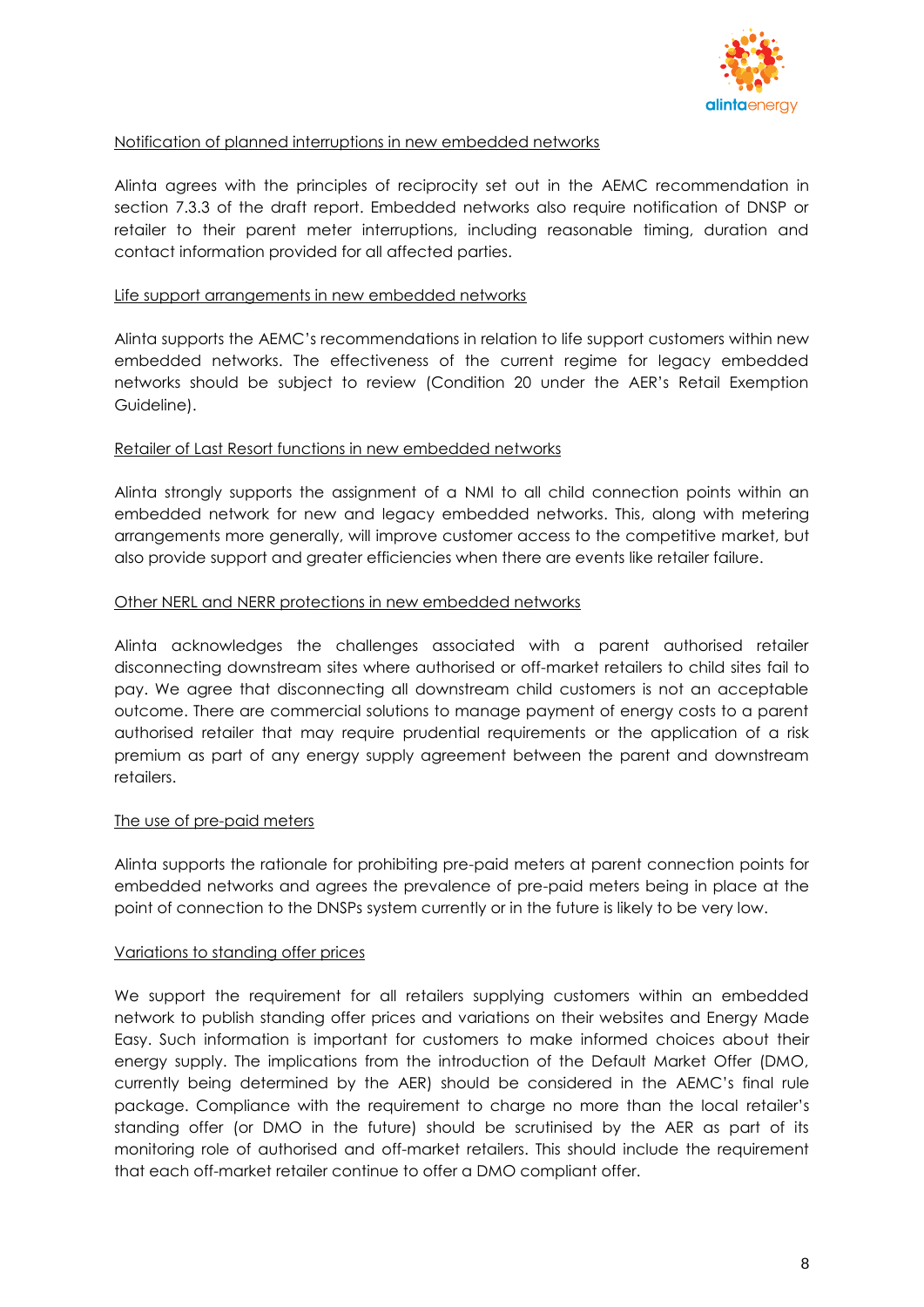

## **6. Other issues (Chapter 8)**

#### Legacy embedded networks

As discussed above, Alinta believes that legacy embedded networks (i.e. ENOs) and exempt sellers should be elevated into national regulation in National Energy Consumer Framework (NECF) jurisdictions or transitioned over time to the extent it is pragmatic to do so. Maintaining a separate class of customers with diminished access to the competitive market and fewer prescribed protections than those enjoyed by other customers is suboptimal and will distort the retail energy market. Given the sizable minority of customers estimated to be supplied through embedded networks at present (likely to be as many as 500,000 customers), material benefits could be realised if the proposed framework was applied as widely as possible.

Related to the elevation of embedded networks into the proposed framework, Alinta understands that larger embedded network developments have, since 2011, installed NEM compliant metering. To the extent exempt networks have metering equipment that meets the requirements of AEMO and the NER, a condition of maintaining exemption should be the disclosure of the suitability of metering equipment to meet NEM requirements.

We support the recommendation that ENMs assign NMIs to off-market connection points to provide visibility in Market Settlement and Transfer Solution (MSATS) under their expanded responsibilities. That said, we see considerable merit in a trigger mechanism for embedded networks and exempt sellers, particularly if they are currently off-market servicing 30 or more customers. This could form as discussed in section 8.1.2 of the draft report.

A continued expectation that an authorised retailer should fund the installation of NEM compliant metering to support a customer's choice of retailer within an exempt network is not a viable approach to support customer access to the competitive market. Summarising our position on the approach to managing legacy embedded networks:

- All embedded networks should be registered with the AER (except for very small embedded networks where energy supply is incidental and/or temporary in nature – e.g. caravan parks and temporary accommodation);
- To the maximum extent, all embedded networks should have NMIs allocated to all child connection points by the ENM, or the ENSP subsuming ENM responsibilities;
- Embedded networks should be operated with an authorised retailer or registered offmarket retailer;
- NEM compliant metering is likely installed in embedded networks constructed after 2011 – this should be disclosed, and the meters made visible in MSATS where currently off-market; and
- Current Transformer (CT) meter calibration should be undertaken by the ENM once NEM compliant metering is installed.

#### Price regulation

As discussed above, the implications arising from the implementation of a DMO need to be considered. The obligations associated with the DMO should apply to exempt sellers and off-